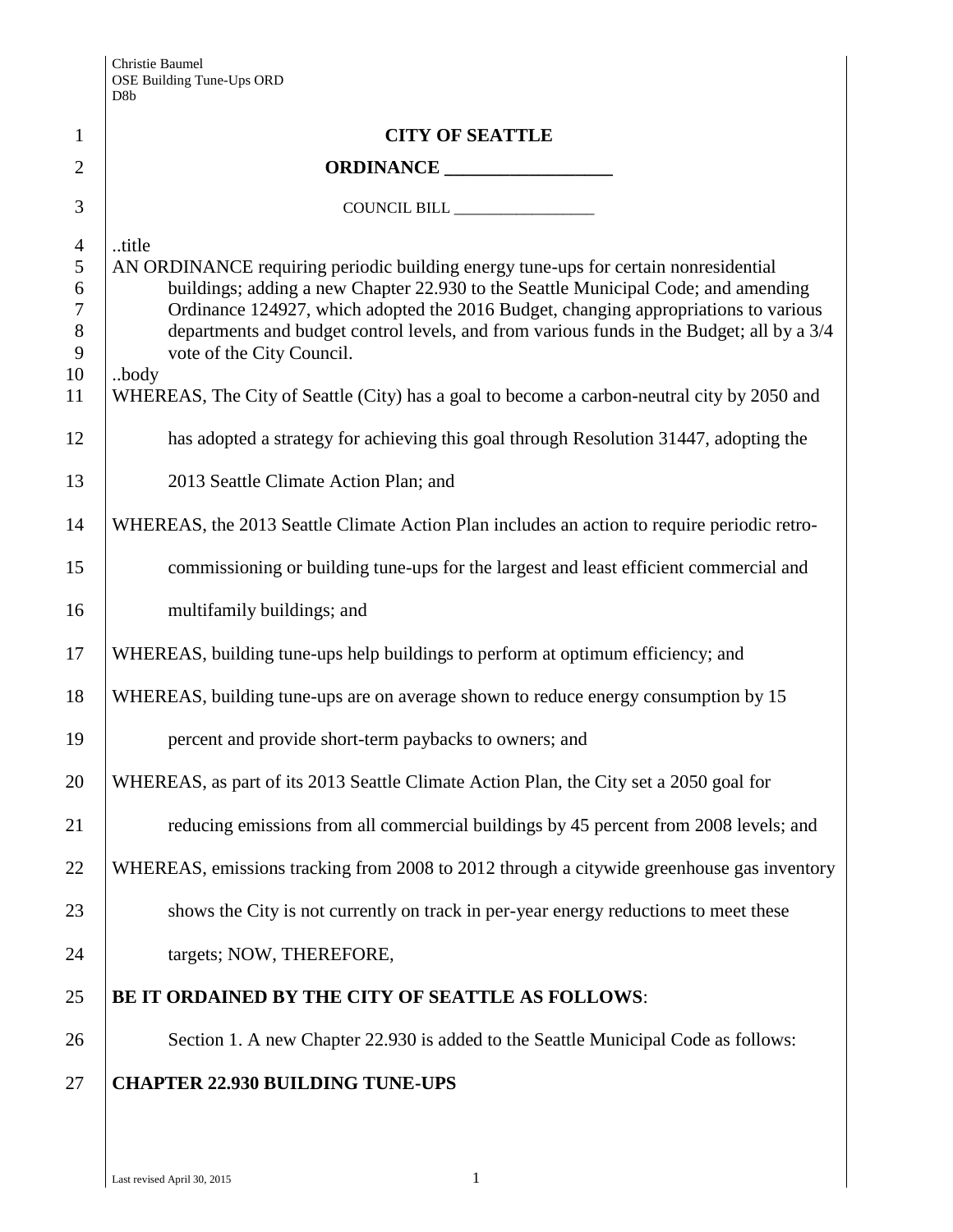| $\mathbf{1}$   | 22.930.010 Applicability                                                                         |
|----------------|--------------------------------------------------------------------------------------------------|
| $\overline{2}$ | This Chapter 22.930 applies to all nonresidential buildings that are (1) equal to or larger than |
| 3              | 50,000 square feet of floor area; and (2) are subject to Energy Benchmarking requirements in     |
| $\overline{4}$ | Section 22.920.010. For buildings with both residential and non-residential space uses, this     |
| 5              | Chapter 22.930 applies to non-residential portions of a building where the non-residential space |
| 6              | is equal to or larger than 50,000 square feet of floor area.                                     |
| 7              | 22.930.020 Definitions                                                                           |
| $8\,$          | In this Chapter 22.930, the following definitions apply:                                         |
| 9              | "Building owner" means an individual or entity possessing a fee interest in a                    |
| 10             | nonresidential benchmarking building. Where a condominium is subject to this chapter,            |
| 11             | "Building Owner" means the owners' association. In a condominium where the powers of an          |
| 12             | owners' association are exercised by or delegated to a master association, as defined in RCW     |
| 13             | 64.34.276, "Building Owner" means the master association.                                        |
| 14             | "Building energy tune-up" is defined in 22.930.030.                                              |
| 15             | "Certificate of occupancy" means the certificate issued by the Department of Planning            |
| 16             | and Development Director after final inspection, allowing the building to be occupied.           |
| 17             | "Energy benchmarking" means the assessment of a building's energy use and efficiency             |
| 18             | as required in Chapter 22.920.                                                                   |
| 19             | "Certified Energy Star score" means the score certified and provided by the                      |
| 20             | Environmental Protection Agency ENERGY STAR program for commercial buildings                     |
| 21             | indicating the relative energy performance of a building as compared to similar buildings        |
| 22             | nationwide, as verified and stamped by a licensed professional engineer or registered architect. |
|                |                                                                                                  |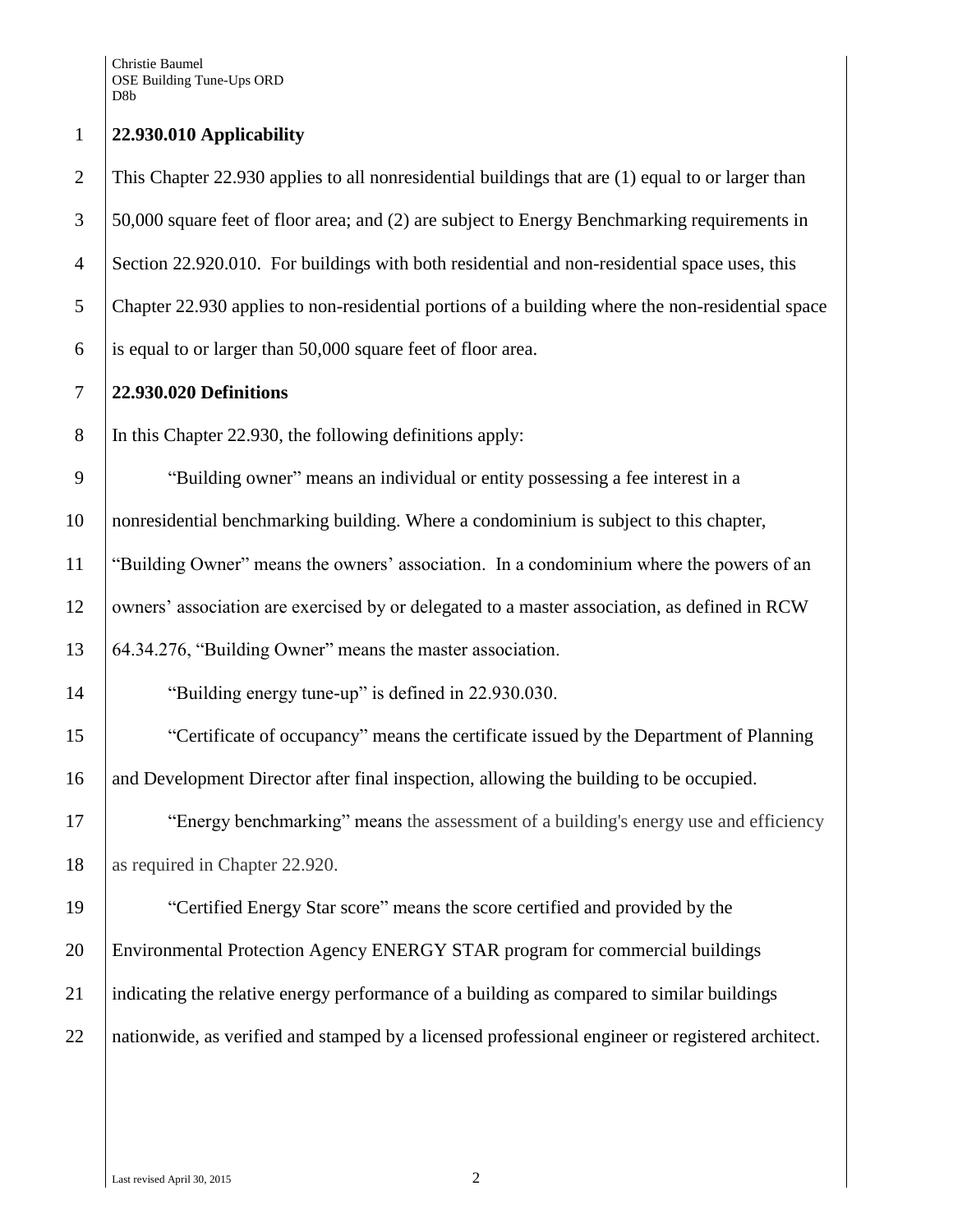| $\mathbf{1}$   | "Initial occupancy date" means the date that a certificate of occupancy was first issued          |  |  |  |
|----------------|---------------------------------------------------------------------------------------------------|--|--|--|
| $\overline{2}$ | for a building. If no certificate of occupancy was issued, the date any utility service was first |  |  |  |
| 3              | billed for the building shall be the initial occupancy date.                                      |  |  |  |
| $\overline{4}$ | "Notice of violation" means a written notice issued to a building owner for failure to            |  |  |  |
| 5              | comply with the requirements of this Chapter 22.930 or for making any misrepresentation of any    |  |  |  |
| 6              | material fact in a document required to be prepared or disclosed by this Chapter 22.930.          |  |  |  |
| 7              | "OSE Director" means the Director of the Office of Sustainability and Environment or              |  |  |  |
| 8              | designee.                                                                                         |  |  |  |
| 9              | "Tenant" means a person or business occupying or holding possession of a building or              |  |  |  |
| 10             | premises pursuant to a rental agreement.                                                          |  |  |  |
| 11             | 22.930.030 Requirement for building tune-ups                                                      |  |  |  |
| 12             | A. Once every five years, owners of buildings subject to this Chapter 22.930 are required         |  |  |  |
| 13             | to conduct a tune-up of building energy and water systems and submit a report to the City of      |  |  |  |
| 14             | findings, outcomes, and actions taken based on the tune-up, pursuant to Section 22.930.050. A     |  |  |  |
| 15             | building tune-up is defined as:                                                                   |  |  |  |
| 16             | 1. An inspection of building energy and water systems pursuant to Section                         |  |  |  |
| 17             | 22.930.060, conducted by a qualified tune-up specialist pursuant to Section 22.930.080, and       |  |  |  |
| 18             | resulting in a report of findings and recommendations for improving building energy operations    |  |  |  |
| 19             | pursuant to Section 22.930.070; and                                                               |  |  |  |
| 20             | 2. Actions taken to optimize energy and water performance by implementing all                     |  |  |  |
| 21             | low-cost adjustments and minor repairs to existing buildings' energy and water systems as         |  |  |  |
| 22             | determined by the OSE Director.                                                                   |  |  |  |
|                |                                                                                                   |  |  |  |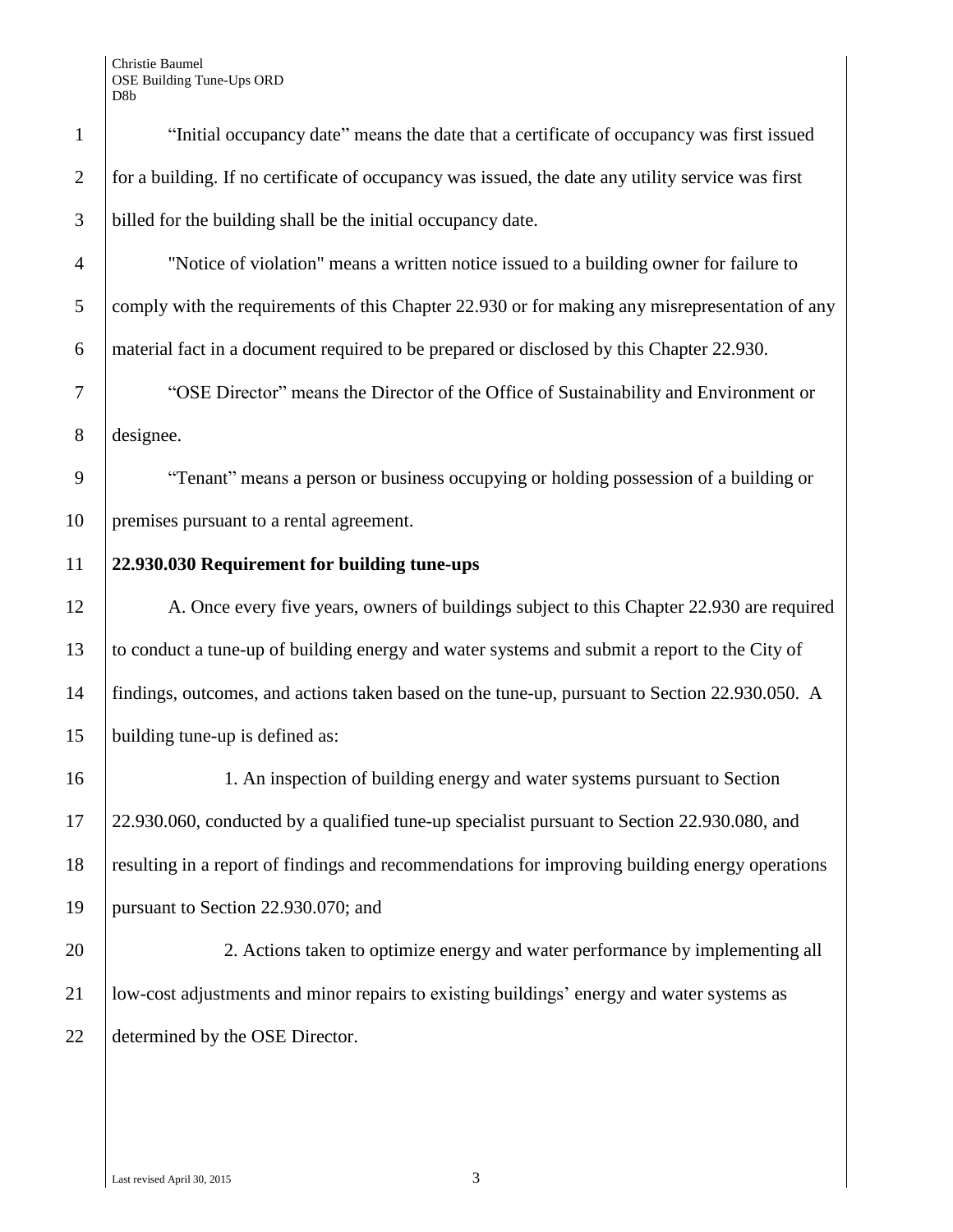1 B. Unless otherwise restricted by statute or contract, tenants shall allow building owners 2 reasonable access to systems and utility information, if necessary to comply with the terms of 3 this Chapter 22.930.

4 **22.930.040 Exemptions and extensions**

 A. Buildings meeting one or more of the following conditions may apply for an exemption from complying with a single interval of tune-ups as required by this Chapter 22.930. Building owners shall demonstrate they meet a condition for exemption by submitting evidence 8 of the condition to the OSE Director no later than 180 days before the tune-up compliance date as specified in Section 22.930.050. The OSE Director shall notify applicants within 60 days of receiving an exemption request on the determination of whether the exemption is granted. Conditions meeting an exemption include but are not limited to:

12 1. Buildings with a high certified ENERGY STAR score preceding the tune-up 13 compliance date identified in Section 22.930.050, as determined by the Director;

14 2. Buildings that have received a green building certification that is equivalent to standards accepted in the industry for an efficiently operating building within the three years preceding the tune-up compliance date identified in Section 22.930.050. As of the date of the 17 | ordinance introduced as Council Bill \_\_\_\_\_\_, a green building certification could be equivalent to a Gold Rating under the USGBC's LEED for Operations and Maintenance v4, or a Net-Zero Energy Certification from the International Living Future Institute;

20 3. Buildings that can show evidence of active monitoring and continuous 21 commissioning, as determined by the Director;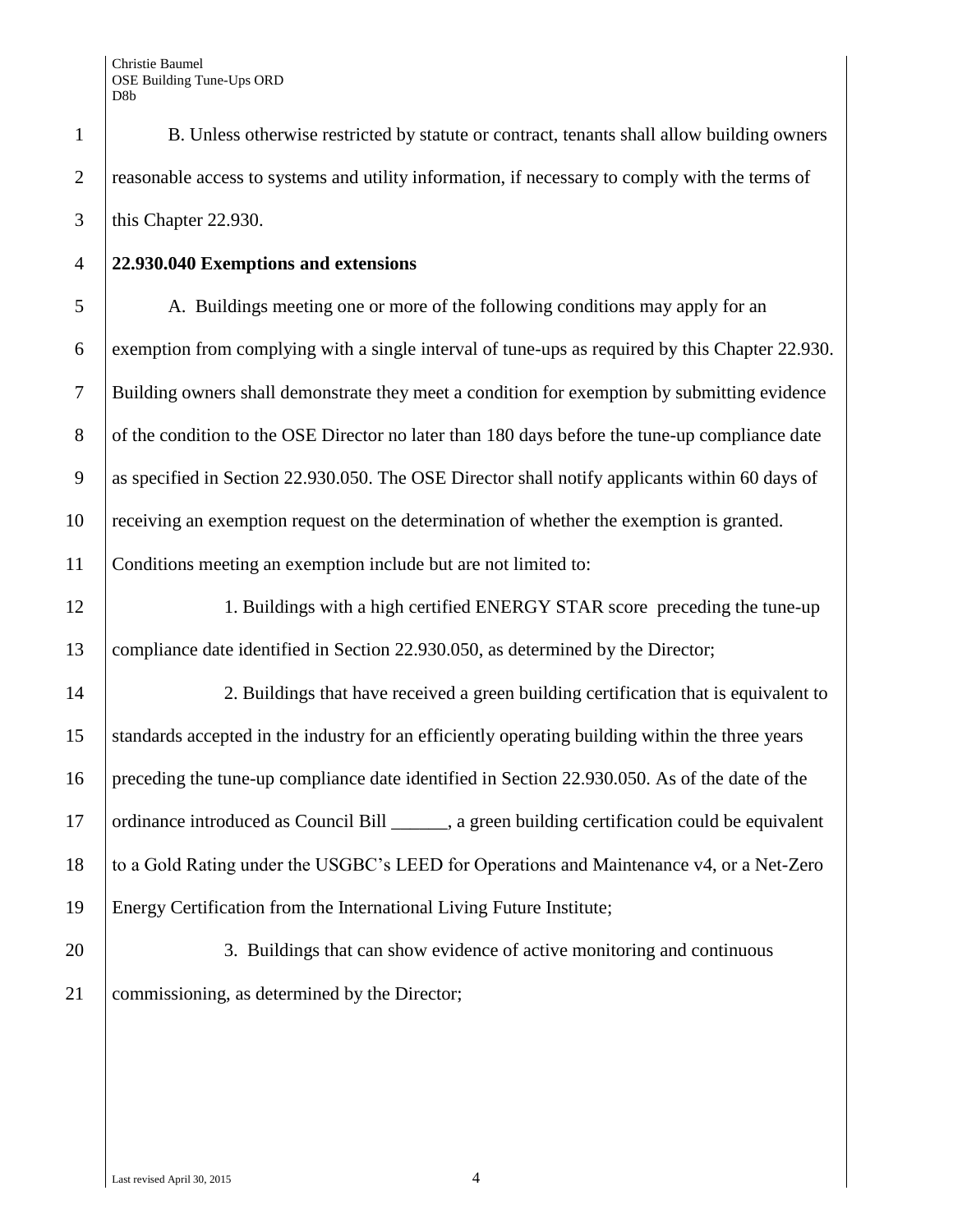| $\mathbf{1}$   | 4. Buildings that have participated in and successfully completed an approved                      |  |  |  |  |
|----------------|----------------------------------------------------------------------------------------------------|--|--|--|--|
| $\overline{2}$ | utility retro-commissioning incentive program in the three years preceding the tune-up             |  |  |  |  |
| 3              | compliance date identified in Section 22.930.050;                                                  |  |  |  |  |
| $\overline{4}$ | 5. Buildings that have completed a full retro- or re-commissioning procedure                       |  |  |  |  |
| 5              | within the three years preceding the tune-up compliance date identified in Section 22.930.050,     |  |  |  |  |
| 6              | with documentation that building performance was optimized;                                        |  |  |  |  |
| 7              | 6. Buildings that can demonstrate energy savings of at least 15 percent in the three               |  |  |  |  |
| 8              | years preceding the tune-up compliance date identified in Section 22.930.050;                      |  |  |  |  |
| 9              | 7. Buildings that have undergone an energy audit no less stringent than the                        |  |  |  |  |
| 10             | ASHRAE Level II standard and implemented all of the no-cost/low-cost energy efficiency             |  |  |  |  |
| 11             | measures, defined as providing a simple payback of three years or less, identified in the audit in |  |  |  |  |
| 12             | the three years preceding the tune-up compliance date identified in Section 22.930.050;            |  |  |  |  |
| 13             | 8. Buildings that have participated in the Seattle City Light Energy Assistance                    |  |  |  |  |
| 14             | Analysis program or equivalent, as determined by the OSE Director, and implemented the             |  |  |  |  |
| 15             | program defined cost-effective measures within the three years preceding the tune-up               |  |  |  |  |
| 16             | compliance date identified in Section 22.930.050;                                                  |  |  |  |  |
| 17             | 9. Buildings scheduled to be demolished within one year of the date the building                   |  |  |  |  |
| 18             | tune-up is due pursuant to Section 22.930.050, per documentation determined by the OSE             |  |  |  |  |
| 19             | Director;                                                                                          |  |  |  |  |
| 20             | 10. Buildings that demonstrate financial distress, such as being owned by a                        |  |  |  |  |
| 21             | financial institution though default of the borrower, or other conditions as determined by the     |  |  |  |  |
| 22             | OSE Director.                                                                                      |  |  |  |  |
|                |                                                                                                    |  |  |  |  |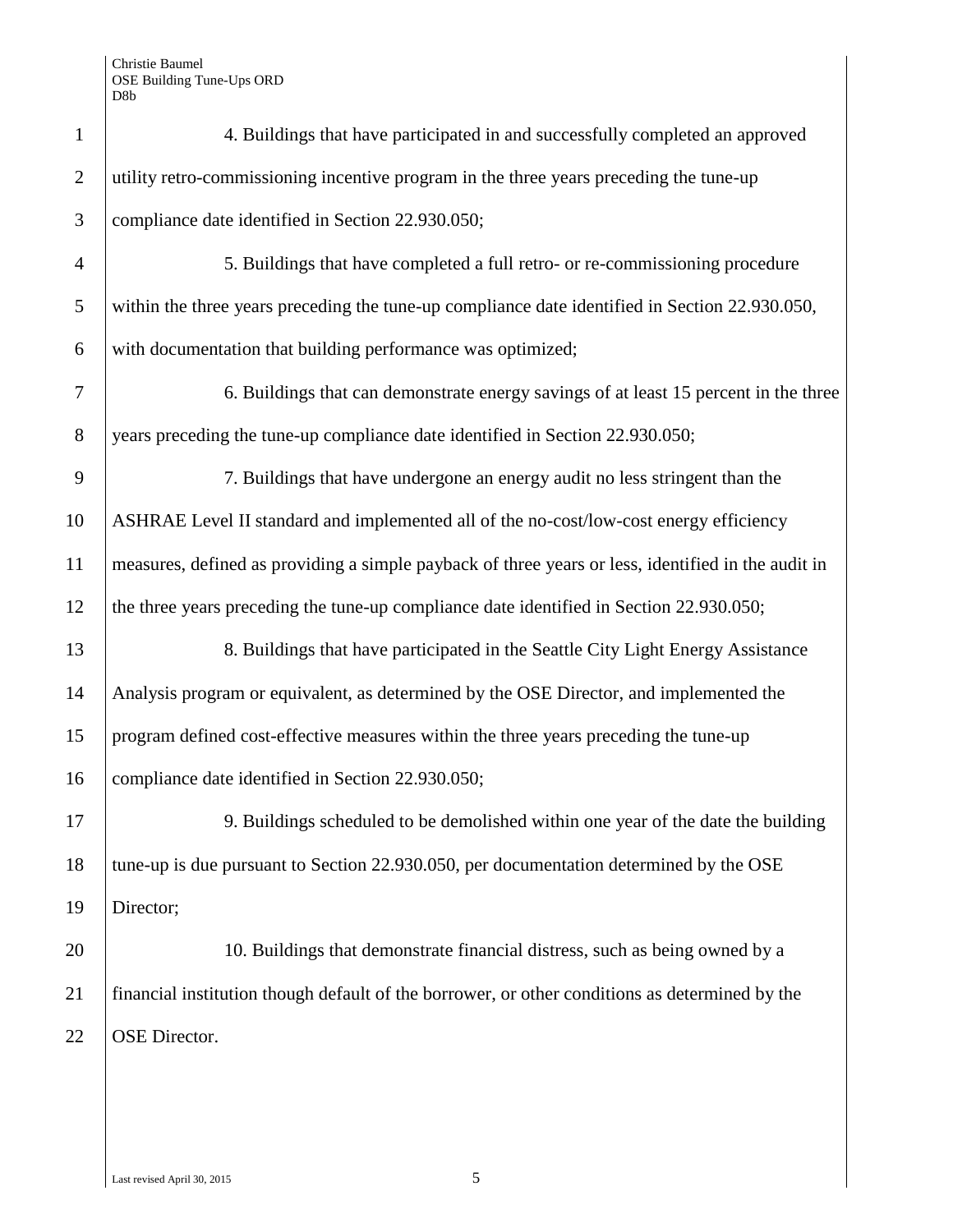| $\mathbf{1}$     | 11. Buildings receiving their initial certificate of occupancy less than three years            |  |  |  |
|------------------|-------------------------------------------------------------------------------------------------|--|--|--|
| $\overline{2}$   | before the tune-up compliance date identified in Section 22.930.050.                            |  |  |  |
| 3                | B. The OSE Director is authorized to prescribe rules for requesting an exemption under          |  |  |  |
| $\overline{4}$   | this Chapter 22.930.                                                                            |  |  |  |
| 5                | 22.930.050 Schedule for tune-ups and reporting                                                  |  |  |  |
| 6                | A. Building owners shall conduct an initial building tune-up according to the following         |  |  |  |
| $\boldsymbol{7}$ | schedule. For buildings with both residential and non-residential uses, the compliance deadline |  |  |  |
| 8                | will be based on the square footage of non-residential use.                                     |  |  |  |
| 9                | 1. Buildings with non-residential uses of 200,000 square feet or larger shall                   |  |  |  |
| 10               | comply by October 1, 2018. Subsequent tune-ups shall be required by October 1 of every fifth    |  |  |  |
| 11               | year thereafter.                                                                                |  |  |  |
| 12               | 2. Buildings with non-residential uses of at least 100,000 and less than 200,000                |  |  |  |
| 13               | square feet shall comply by October 1, 2019. Subsequent tune-ups shall be required by October 1 |  |  |  |
| 14               | of every fifth year thereafter.                                                                 |  |  |  |
| 15               | 3. Buildings with non-residential uses of at least 70,000 and less than 100,000                 |  |  |  |
| 16               | square feet shall comply by October 1, 2020. Subsequent tune-ups shall be required by October 1 |  |  |  |
| 17               | of every fifth year thereafter.                                                                 |  |  |  |
| 18               | 4. Buildings with non-residential uses of at least 50,000 and less than 70,000                  |  |  |  |
| 19               | square feet shall comply by October 1, 2021. Subsequent tune-ups shall be required by October 1 |  |  |  |
| 20               | of every fifth year thereafter.                                                                 |  |  |  |
| 21               | B. Newly constructed buildings shall comply with the applicable schedule for the                |  |  |  |
| 22               | building size pursuant to subsection 22.930.050.A.                                              |  |  |  |
|                  |                                                                                                 |  |  |  |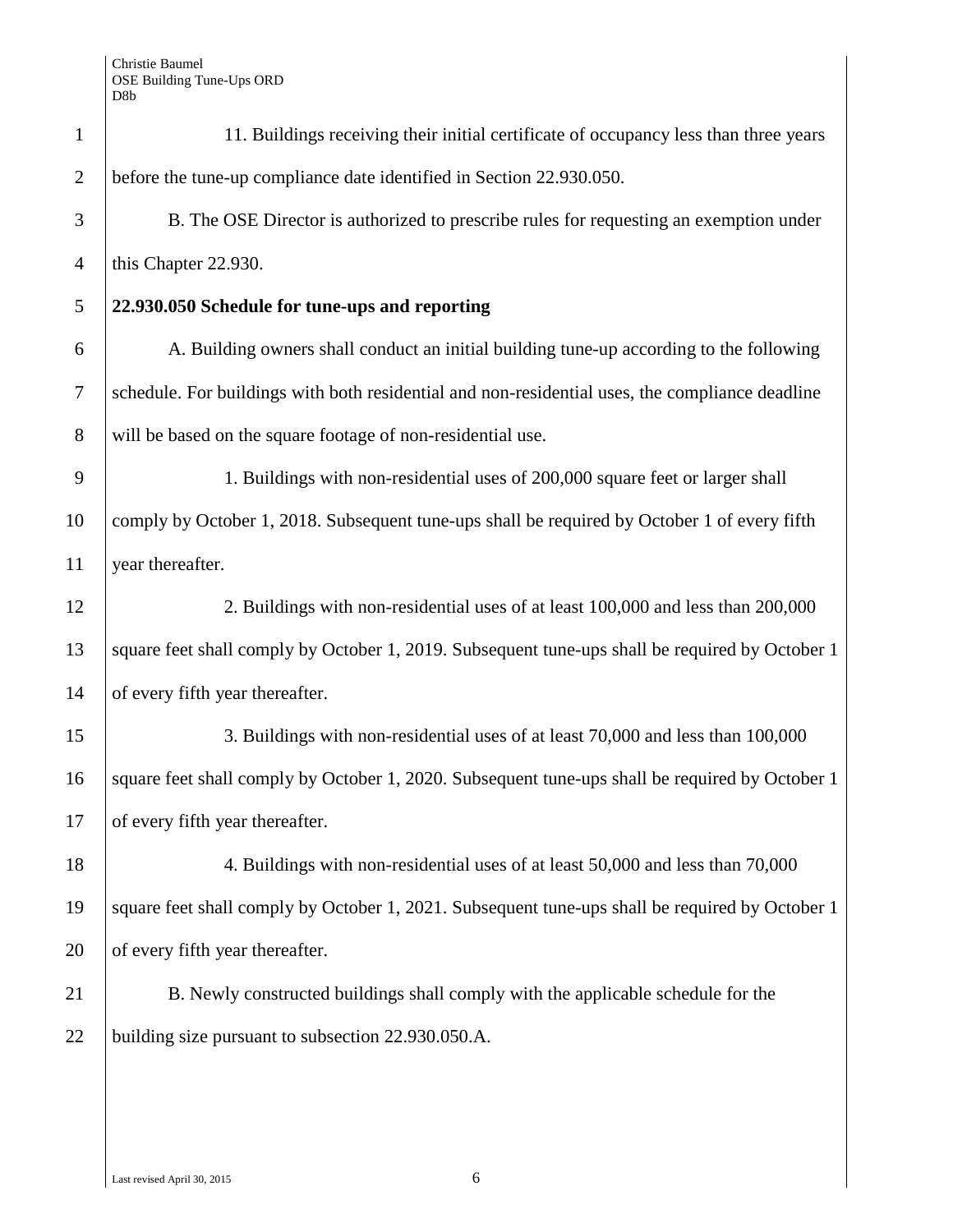| $\mathbf{1}$   | C. A building owner may apply for a one-year compliance extension by showing good                 |  |  |  |  |
|----------------|---------------------------------------------------------------------------------------------------|--|--|--|--|
| $\overline{2}$ | cause. Receiving an extension does not alter the future schedule for compliance. By requesting    |  |  |  |  |
| 3              | and receiving an extension, the building's next compliance schedule will be less than the typical |  |  |  |  |
| $\overline{4}$ | five-year schedule. The OSE Director is authorized to prescribe rules for applying for an         |  |  |  |  |
| 5              | extension under this subsection 22.930.050.C. Conditions to receive an extension include but are  |  |  |  |  |
| 6              | not limited to:                                                                                   |  |  |  |  |
| 7              | 1. Buildings with less than 50 percent of the rentable floor area occupied;                       |  |  |  |  |
| 8              | 2. Buildings or building owners that can demonstrate a disproportionate burden of                 |  |  |  |  |
| 9              | this Chapter 22.930, as determined by the OSE Director.                                           |  |  |  |  |
| 10             | 22.930.060 Building tune-up requirements                                                          |  |  |  |  |
| 11             | A. Building tune-ups and reports to the City shall address the following building                 |  |  |  |  |
| 12             | elements:                                                                                         |  |  |  |  |
| 13             | 1. Bill analysis: examine and verify energy and water data and perform basic                      |  |  |  |  |
| 14             | billing analysis;                                                                                 |  |  |  |  |
| 15             | 2. Sensors: Examine for proper operation and appropriate location;                                |  |  |  |  |
| 16             | 3. Schedules: Optimize schedules of all equipment for actual daily, weekly,                       |  |  |  |  |
| 17             | holiday, and seasonal schedules;                                                                  |  |  |  |  |
| 18             | 4. Set points: Optimize setpoints for all zones and equipment, and implement reset                |  |  |  |  |
| 19             | and lock-outs for equipment;                                                                      |  |  |  |  |
| 20             | 5. Outside air control: Calculate ventilation requirements, measure actual                        |  |  |  |  |
| 21             | ventilation rates, and optimize ventilation delivery and control;                                 |  |  |  |  |
| 22             | 6. Equipment controls: Optimize equipment controls for energy efficient                           |  |  |  |  |
| 23             | operations;                                                                                       |  |  |  |  |
|                |                                                                                                   |  |  |  |  |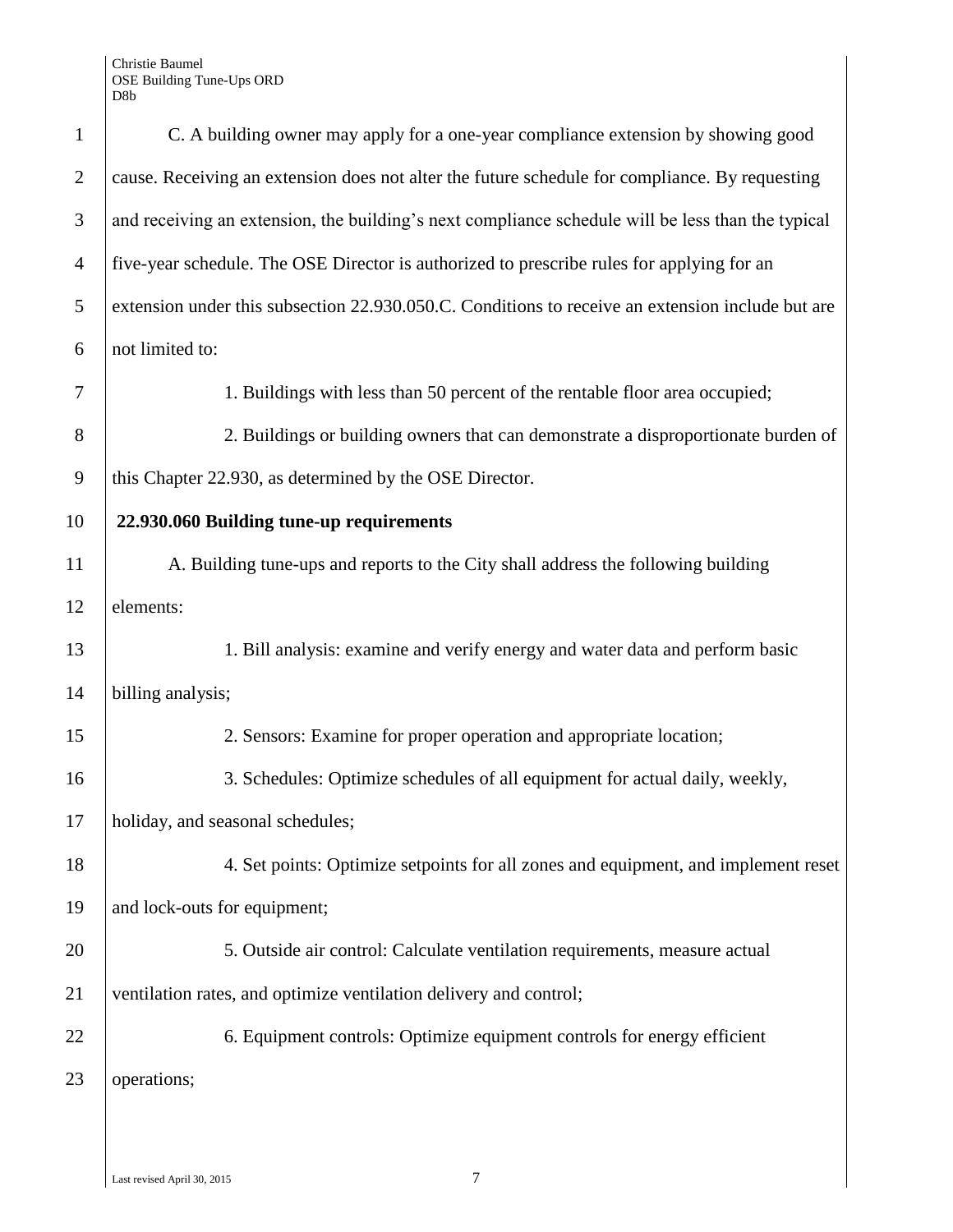| $\mathbf{1}$   | 8. Maintenance check: Check for common maintenance items that impact energy                      |  |  |  |  |
|----------------|--------------------------------------------------------------------------------------------------|--|--|--|--|
| $\overline{2}$ | usage;                                                                                           |  |  |  |  |
| 3              | 9. Design issues: Identify design issues leading to high energy use such as missing              |  |  |  |  |
| $\overline{4}$ | insulation, missing controls, large leaks, unbalanced systems, critical zones;                   |  |  |  |  |
| 5              | 10. Lighting: Identify outdated lighting technologies, over-lit spaces, and areas                |  |  |  |  |
| 6              | needing lighting controls; and                                                                   |  |  |  |  |
| 7              | 11. Domestic plumbing system maintenance.                                                        |  |  |  |  |
| 8              | B. The OSE Director is authorized to prescribe detailed requirements for the elements in         |  |  |  |  |
| 9              | subsection 22.930.060.A.                                                                         |  |  |  |  |
| 10             | 22.930.070 Building energy tune-up results reports                                               |  |  |  |  |
| 11             | A. Reports to the City shall be in a form developed by the OSE Director and include              |  |  |  |  |
| 12             | findings, recommendations, and actions taken as a result of the building energy tune-up and      |  |  |  |  |
| 13             | projected energy reductions.                                                                     |  |  |  |  |
| 14             | B. The City may publicly share information about compliance with this Chapter 22.930.            |  |  |  |  |
| 15             | Building owners are also encouraged to provide tune-up results to buyers during a building sale. |  |  |  |  |
| 16             | 22.930.080 Qualifications for tune-up specialists                                                |  |  |  |  |
| 17             | Building tune-ups pursuant to this Chapter 22.930 shall be conducted by qualified tune-          |  |  |  |  |
| 18             | up specialists. A licensed professional engineer qualifies as a tune-up specialist under this    |  |  |  |  |
| 19             | Chapter 22.930. The OSE Director is also authorized to prescribe additional certifications and   |  |  |  |  |
| 20             | training to meet the minimum qualifications of a qualified tune-up specialist.                   |  |  |  |  |
| 21             | 22.930.090 Violations                                                                            |  |  |  |  |
|                |                                                                                                  |  |  |  |  |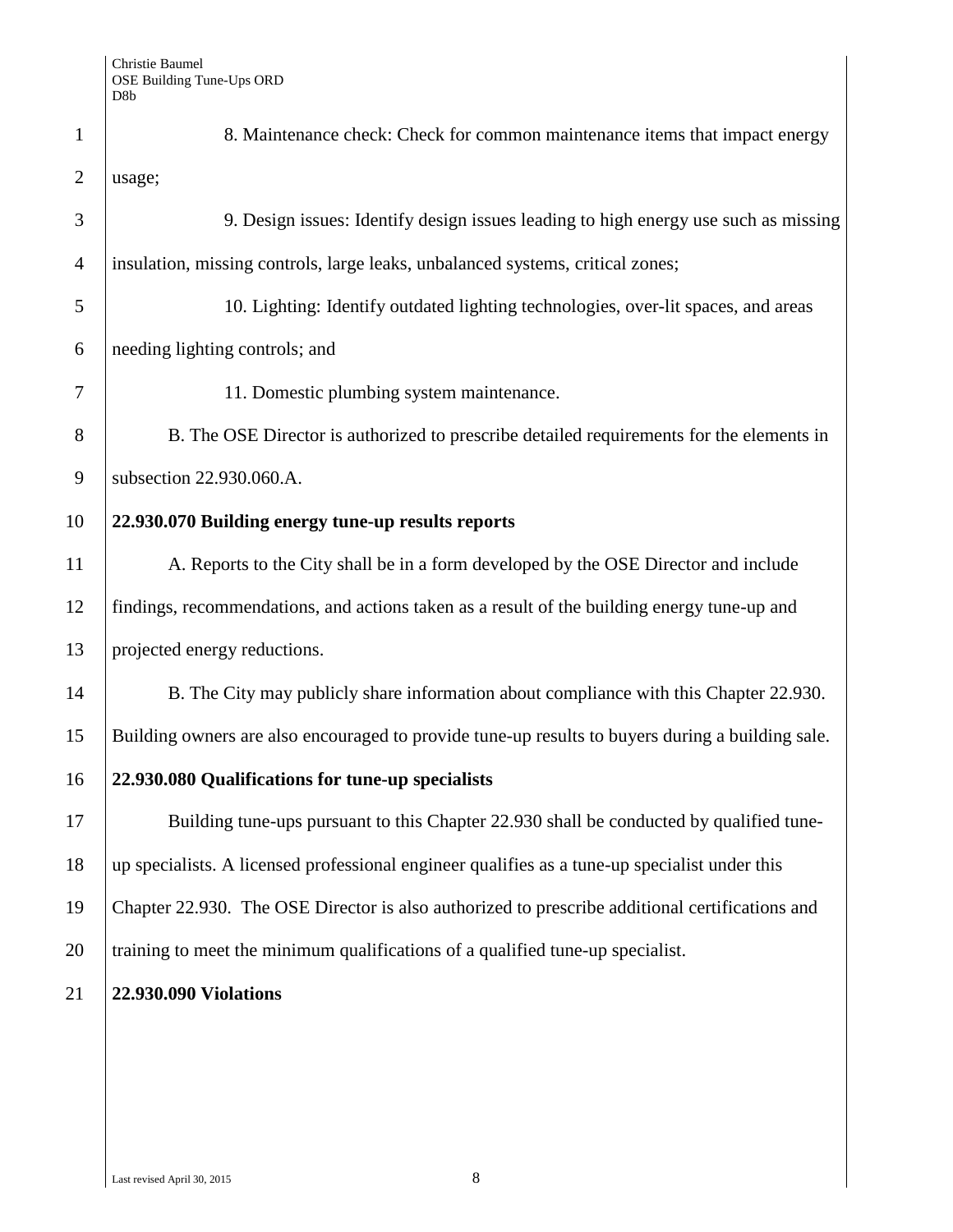Christie Baumel OSE Building Tune-Ups ORD D8b

1 No person or entity to which this Chapter 22.930 applies shall fail to comply with the 2 requirements of this Chapter 22.930 or misrepresent any material fact in a document required to 3 be prepared or disclosed by this Chapter 22.930.

#### 4 **22.930.100 Authority to enforce**

5 A. The OSE Director shall have the authority to enforce this Chapter 22.930.

6 B. This Chapter 22.930 shall be enforced for the benefit of the health, safety, and welfare 7 of the general public and not for the benefit of any particular person or class of persons.

8 C. It is the intent of this Chapter 22.930 to place the obligation of complying with its 9 requirements upon the owners of the buildings and other persons subject to this Chapter 22.930.

10 D. No provision or term used in this Chapter 22.930 is intended to impose any duty upon 11 the City or any of its officers or employees that would subject them to damages in a civil action.

12 E. The OSE Director may delegate the enforcement of any provision of this Chapter 13 22.930 to any other appropriate City of Seattle department including but not limited to the 14 authority to investigate and determine if any building owner, tenant, or other person subject to 15 this Chapter 22.930 has not complied with its requirements, to issue notices of violation, and to 16 collect assessed penalties.

17 **22.930.110 Investigating violations and issuing notices of violation** 

18 A. The OSE Director is authorized to investigate and determine if any building owner has 19 not complied with Sections 22.930.030, 22.930.050, 22.930.060, or 22.930.090, including 20 reviewing reported data and requiring a building owner to have an additional third party site visit 21 conducted to verify compliance with this ordinance.

22 B. If after investigation the Director determines that the requirements of this Chapter 23 22.930 have been violated, the Director may issue a notice of violation as provided in this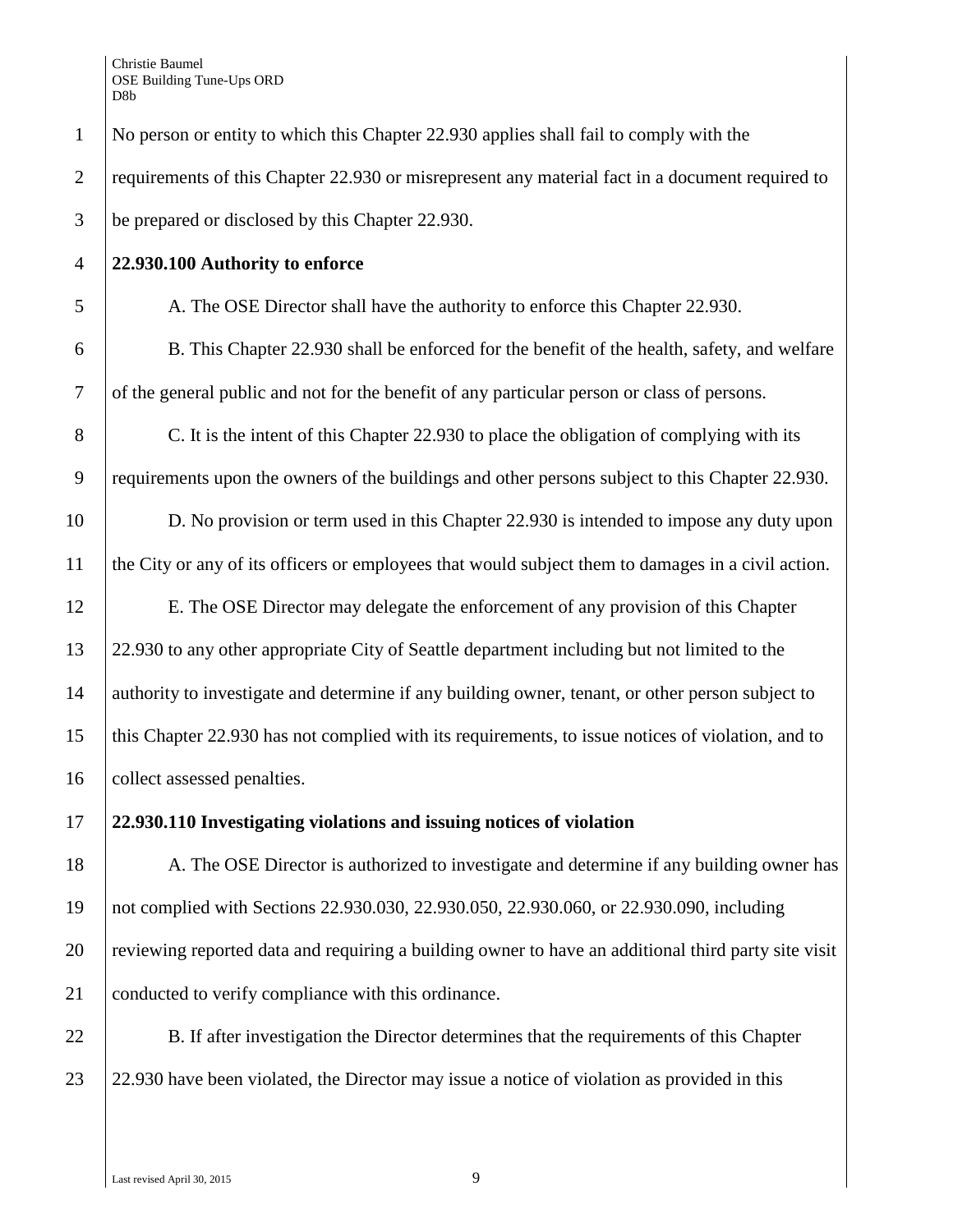1 Section 22.930 to the building owners, tenants, or other responsible persons subject to this 2 Chapter.

 C. The notice of violation shall state the requirement or requirements violated, the necessary corrective action or actions, and any penalties or penalties imposed.

 D. The notice of violation shall be served on the building owners as provided for in subsection 23.90.006.C.

 E. A copy of the notice of violation may be filed with the King County Department of 8 Records and Elections if any building owner fails to correct the violation or the OSE Director requests the City Attorney take appropriate enforcement action as provided for in subsection 23.90.006.D.

 F. Nothing in this Section 22.930.110 shall limit or preclude any action or proceeding to 12 enforce this Chapter 22.930, nor does anything in this Section 22.930.110 obligate the OSE Director to issue a notice of violation before initiating a civil enforcement action.

# **22.930.120 Penalties**

15 A. Penalties for the failure of a building owner to comply with Section 22.930.030, 22.930.050, or 22.930.070 shall be imposed as follows for each five-year tune-up requirement pursuant to the schedule in Section 22.930.050.

 1. For buildings greater than or equal to 200,000 square feet, the following penalties shall be imposed for the failure to tune-up a building and submit a report as required by Section 22.930.050:

21 a. 180 days after October 1 due date — \$5,000;

22 b. 360 days after due date  $-$  \$20,000.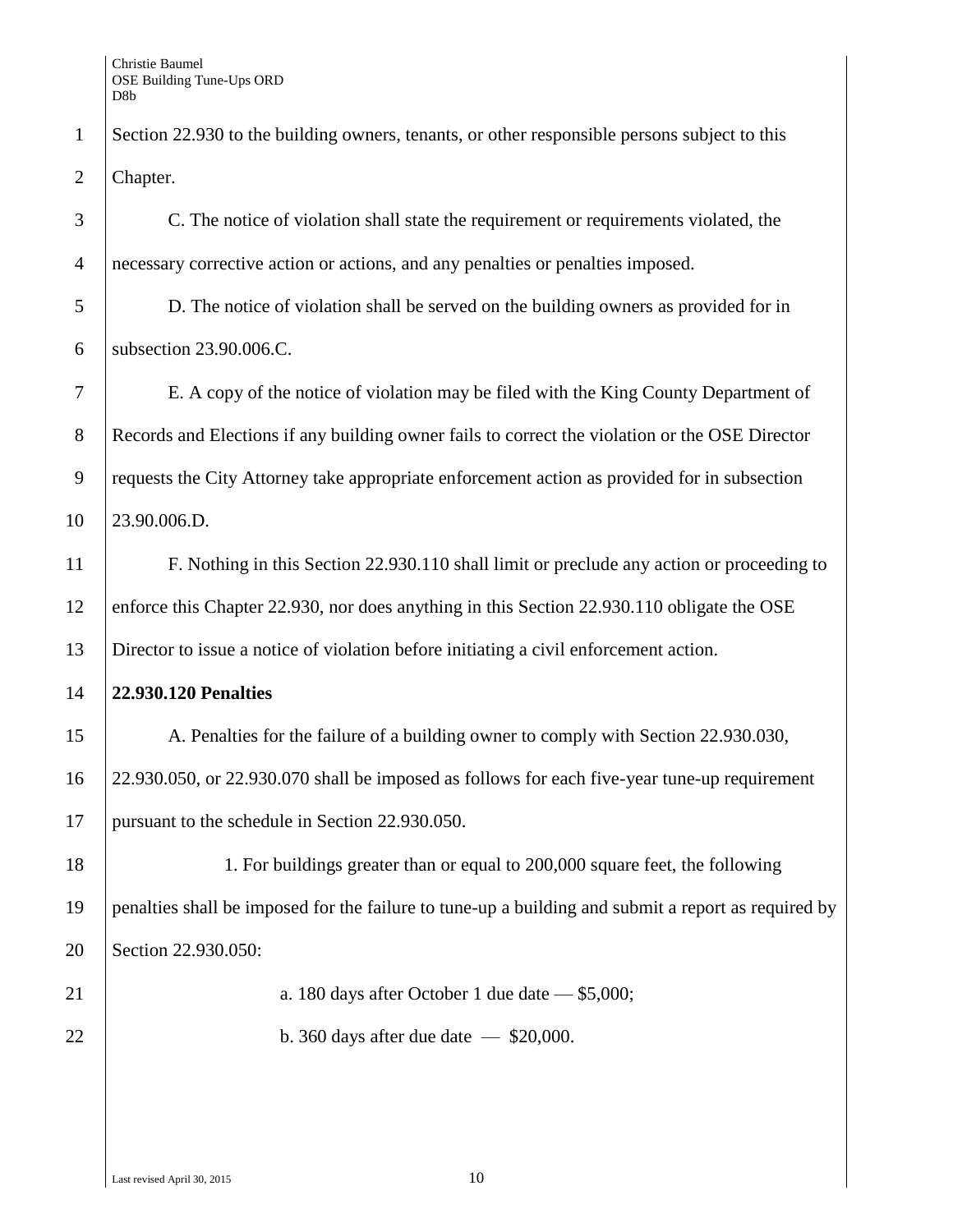| $\mathbf{1}$   | 2. For buildings greater than or equal to 100,000 square feet and less than 200,000                |  |  |  |
|----------------|----------------------------------------------------------------------------------------------------|--|--|--|
| $\overline{2}$ | square feet, the following penalties shall be imposed for the failure to tune-up a building and    |  |  |  |
| 3              | submit a report by the following dates:                                                            |  |  |  |
| $\overline{4}$ | a. 180 days after due date $-$ \$2,500;                                                            |  |  |  |
| 5              | b. 360 days after due date $-$ \$10,000.                                                           |  |  |  |
| 6              | 3. For buildings greater than or equal to 50,000 square feet and less than 100,000                 |  |  |  |
| $\tau$         | square feet, the following penalties shall be imposed for failure to tune-up a building and submit |  |  |  |
| 8              | a report by the following dates:                                                                   |  |  |  |
| 9              | a. 180 days after due date $-$ \$2,000;                                                            |  |  |  |
| 10             | b. 360 days after due date $-$ \$8,000.                                                            |  |  |  |
| 11             | 4. The OSE Director shall have the authority by OSE Director's rule to establish                   |  |  |  |
| 12             | grace periods for imposing penalties for any class of structure upon a finding that such grace     |  |  |  |
| 13             | period will facilitate the submission of energy benchmarking reports and energy performance        |  |  |  |
| 14             | ratings or otherwise further the purposes of this Chapter 22.930.                                  |  |  |  |
| 15             | B. If a building owner of any building subject to this Chapter 22.930 has been previously          |  |  |  |
| 16             | issued a notice of violation under this Chapter 22.930 within the past two years, all subsequent   |  |  |  |
| 17             | violations by that building owner for failing to disclose an energy benchmarking report shall be   |  |  |  |
| 18             | subject to a \$500 fine in addition to any other penalty imposed under this Chapter 22.930.        |  |  |  |
| 19             | C. If the Director determines that a building owner has intentionally misrepresented the           |  |  |  |
| 20             | results of a tune-up in its report, the OSE Director may, in addition to any other remedy          |  |  |  |
| 21             | authorized by law or equity, seek the following remedies:                                          |  |  |  |
| 22             | 1. A \$5,000 fine shall be imposed for the first violation; and                                    |  |  |  |
| 23             | 2. A \$10,000 fine shall be imposed for the second and any subsequent violations.                  |  |  |  |
|                |                                                                                                    |  |  |  |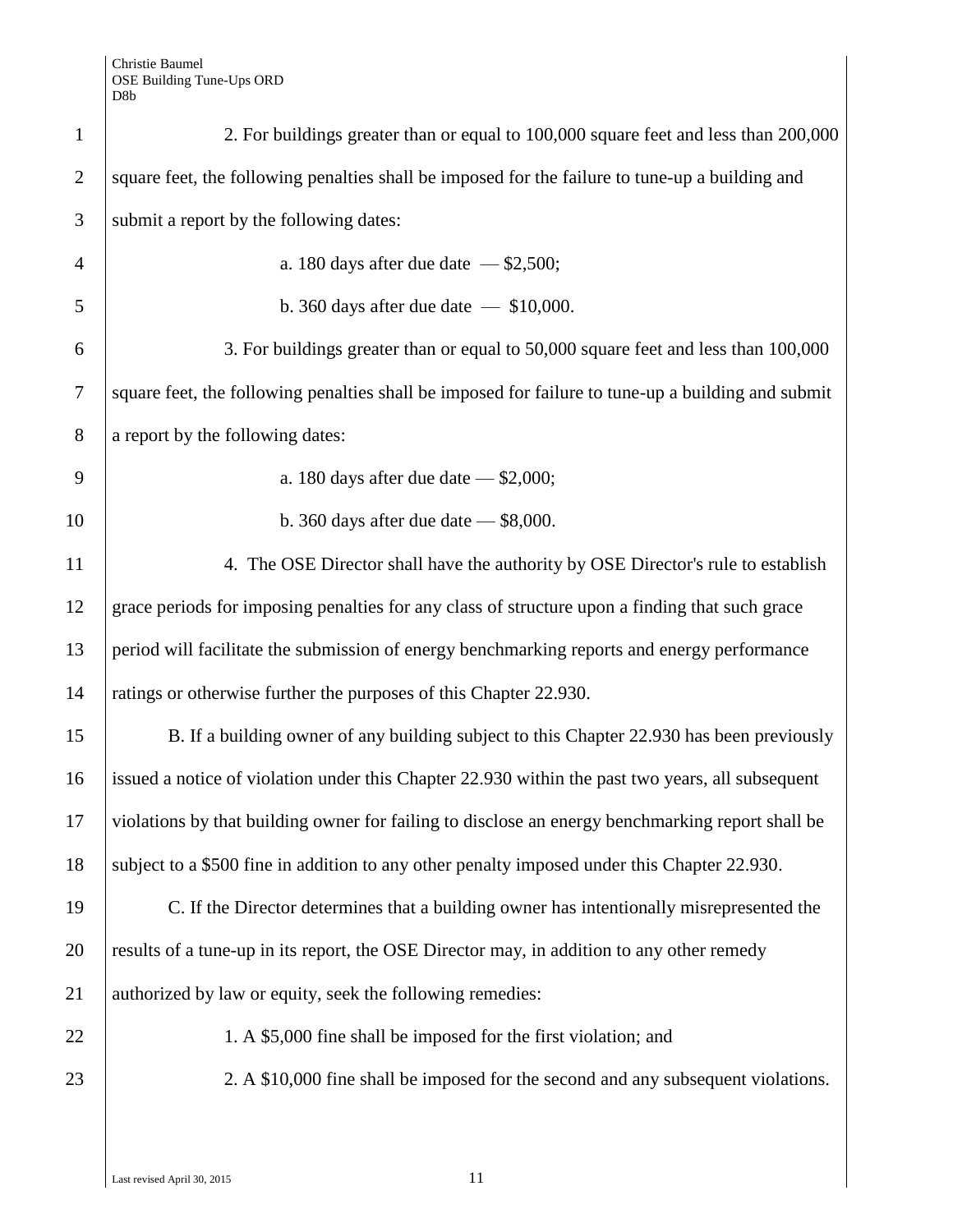Christie Baumel OSE Building Tune-Ups ORD

|                | D8b                                                                                                |
|----------------|----------------------------------------------------------------------------------------------------|
| $\mathbf{1}$   | D. A subfund shall be established in the City's General Fund to receive revenue from               |
| $\overline{2}$ | penalties under this Section 22.930.120. Revenue from penalties under this subsection shall be     |
| 3              | allocated that aim to improve the energy and water efficiency of Seattle buildings. The OSE        |
| $\overline{4}$ | Director shall recommend to the Mayor and City Council how these funds should be allocated.        |
| 5              | E. The penalties in subsection 22.930.120.A shall be imposed by serving a notice of                |
| 6              | violation that states the specific violation, the amounts of each increase in penalties, and the   |
| $\tau$         | specific dates that each increase in penalties will accrue. A building owner shall have 30 days    |
| 8              | from the date of mailing or service of the notice of violation to seek an administrative review of |
| 9              | the imposition of the penalties, including each increase in penalties, contained in the notice of  |
| 10             | violation. The initiation of an administrative review is governed by Section 22.930.140. The       |
| 11             | failure of a building owner to initiate an appeal within 30 days of the date of mailing or service |
| 12             | of the notice of violation shall be a waiver of the right to an administrative review and a waiver |
| 13             | of any subsequent appeal or request for mitigation to the Hearing Examiner under Section           |
| 14             | 22.930.140 or Section 22.930.160 of all penalties contained within the notice of violation.        |
| 15             | The penalties in subsections $22.930.120$ . B and $22.930.120$ . C shall be imposed by serving     |
| 16             | a notice of violation stating each violation and each corresponding penalty. Administrative        |
| 17             | review and appeal of all violations and penalties contained within a notice of violation shall be  |
| 18             | governed in accordance with Sections 22.930.130, 22.930.140, 22.930.150 and 22.930.160.            |
| 19             | Any other violation of this Chapter 22.930 shall be subject to the issuance of a notice of         |
| 20             | violation and corresponding penalty provisions.                                                    |
| 21             | 22.930.130 Response to notice of violation                                                         |
| 22             | A. A building owner shall respond to a notice of violation by:                                     |

Last revised April 30, 2015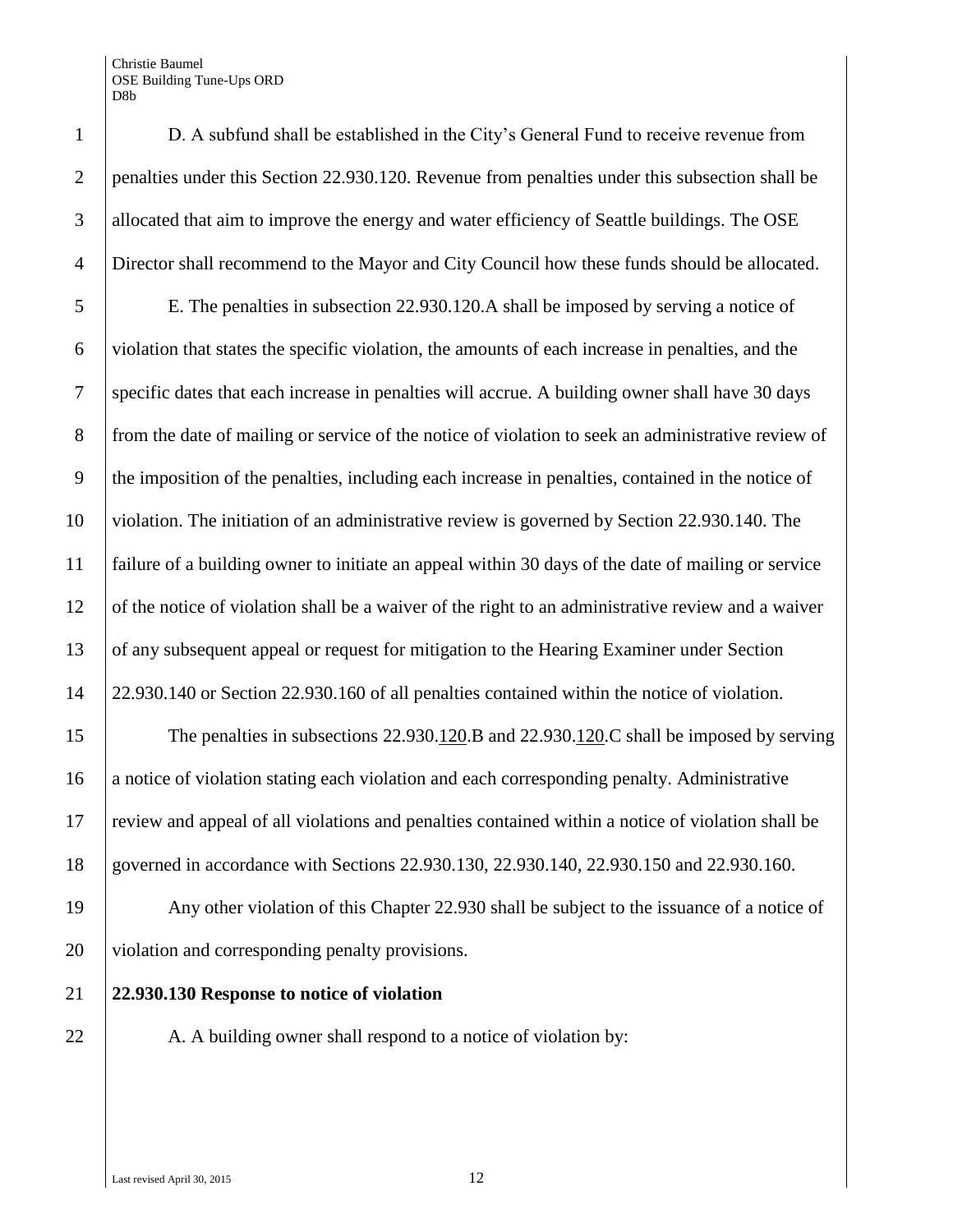| $\mathbf{1}$   | 1. Paying the amount of the penalty specified in the notice of violation, in which               |  |  |  |  |
|----------------|--------------------------------------------------------------------------------------------------|--|--|--|--|
| $\overline{2}$ | case the record shall show a finding that the person cited committed the violation; or           |  |  |  |  |
| 3              | 2. Requesting in writing an administrative review in accordance with Section                     |  |  |  |  |
| $\overline{4}$ | 22.930.140 and providing a mailing address to which a benchmarking and reporting program         |  |  |  |  |
| 5              | violation challenge form may be sent.                                                            |  |  |  |  |
| 6              | B. A response to a notice of violation shall be received by the Office of Sustainability and     |  |  |  |  |
| $\tau$         | Environment within 30 days after the date the notice of violation is mailed or otherwise served. |  |  |  |  |
| 8              | When the last day of the administrative appeal period is a Saturday, Sunday, or federal or City  |  |  |  |  |
| 9              | holiday, the period shall run until 5 p.m. on the next business day.                             |  |  |  |  |
| 10             | 22.930.140 Administrative review of notice of violation by OSE Director                          |  |  |  |  |
| 11             | A. A notice of violation shall be subject to administrative review if the aggrieved party        |  |  |  |  |
| 12             | requests in writing a review by the OSE Director within 30 days after service of the notice of   |  |  |  |  |
| 13             | violation. When the last day of the review-request period is a Saturday, Sunday, or federal or   |  |  |  |  |
| 14             | City holiday, the period shall run until 5 p.m. on the next business day.                        |  |  |  |  |
| 15             | B. To be considered by the OSE Director, the written request for review shall be                 |  |  |  |  |
| 16             | submitted with the Building Tune-Up and Reporting Violation Review Form, which will              |  |  |  |  |
| 17             | document the reason for the review.                                                              |  |  |  |  |
| 18             | C. After receiving a request for review, the OSE Director shall notify the requesting            |  |  |  |  |
| 19             | party, the building owners who were issued a notice of violation, and any person who requested   |  |  |  |  |
| 20             | notice of the review that a request for review has been received.                                |  |  |  |  |
| 21             | D. The OSE Director will review the basis for issuing the notice of violation and the            |  |  |  |  |
| 22             | Violation Review Form. The OSE Director may request clarification of information received.       |  |  |  |  |
| 23             | After the review is completed, the OSE Director may:                                             |  |  |  |  |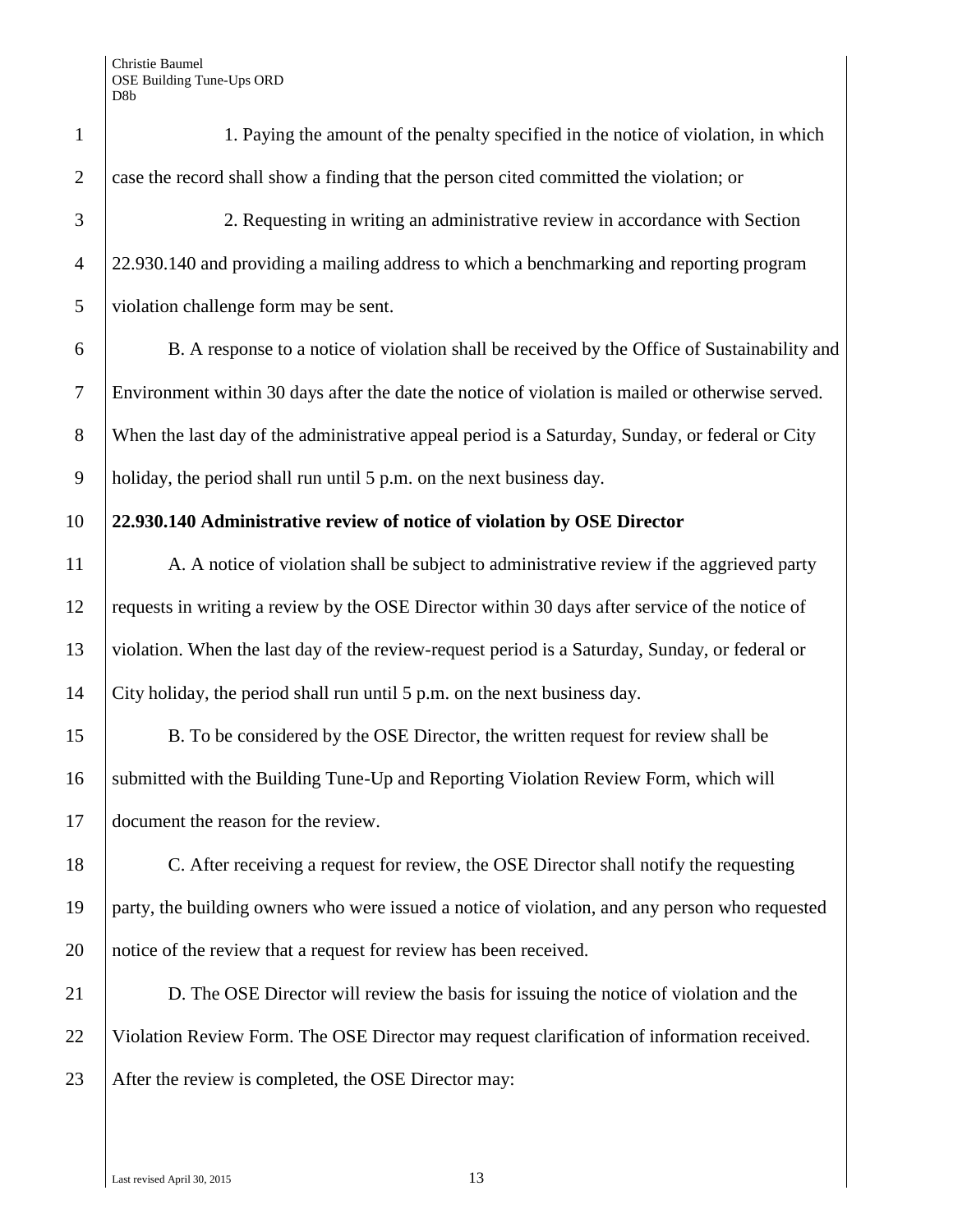| D <sub>8</sub> b                                                                                     |  |  |  |  |
|------------------------------------------------------------------------------------------------------|--|--|--|--|
| 1. Sustain the notice of violation;                                                                  |  |  |  |  |
| 2. Withdraw the notice of violation;                                                                 |  |  |  |  |
| 3. Continue the review to a date certain for receipt of additional information; or                   |  |  |  |  |
| 4. Modify or amend the notice of violation.                                                          |  |  |  |  |
| E. The OSE Director's administrative review decision is final but is subject to a request            |  |  |  |  |
| for a contested hearing or a mitigation hearing before the Hearing Examiner according to             |  |  |  |  |
| Sections 22.930.160 and 22.930.170.                                                                  |  |  |  |  |
| 22.930.150 Failure to respond to an administrative review decision                                   |  |  |  |  |
| If a person fails to respond to an administrative decision within 15 days of service, an order shall |  |  |  |  |
| be entered by the OSE Director finding that the person cited committed the violation stated in the   |  |  |  |  |
| notice of violation and assessing the penalty specified in the notice of violation.                  |  |  |  |  |
| 22.930.160 Response to an administrative review decision                                             |  |  |  |  |
| A. A building owner shall respond to an administrative decision by:                                  |  |  |  |  |
| 1. Paying the amount of the penalty specified in the notice of violation, in which                   |  |  |  |  |
| case the record shall show a finding that the person cited committed the violation; or               |  |  |  |  |
| 2. Requesting in writing a mitigation hearing to explain the circumstances                           |  |  |  |  |
| surrounding the commission of the violation and providing a mailing address to which notice of       |  |  |  |  |
| such hearing may be sent; or                                                                         |  |  |  |  |
| 3. Requesting in writing a contested hearing and specify the reason why the cited                    |  |  |  |  |
| violation did not occur or why the person cited is not responsible for the violation, and providing  |  |  |  |  |
| a mailing address to which notice of such hearing may be sent.                                       |  |  |  |  |
| B. A response to an administrative decision shall be received by the Office of the Hearing           |  |  |  |  |
| Examiner no later than 15 days after the date the administrative decision is mailed or served.       |  |  |  |  |
|                                                                                                      |  |  |  |  |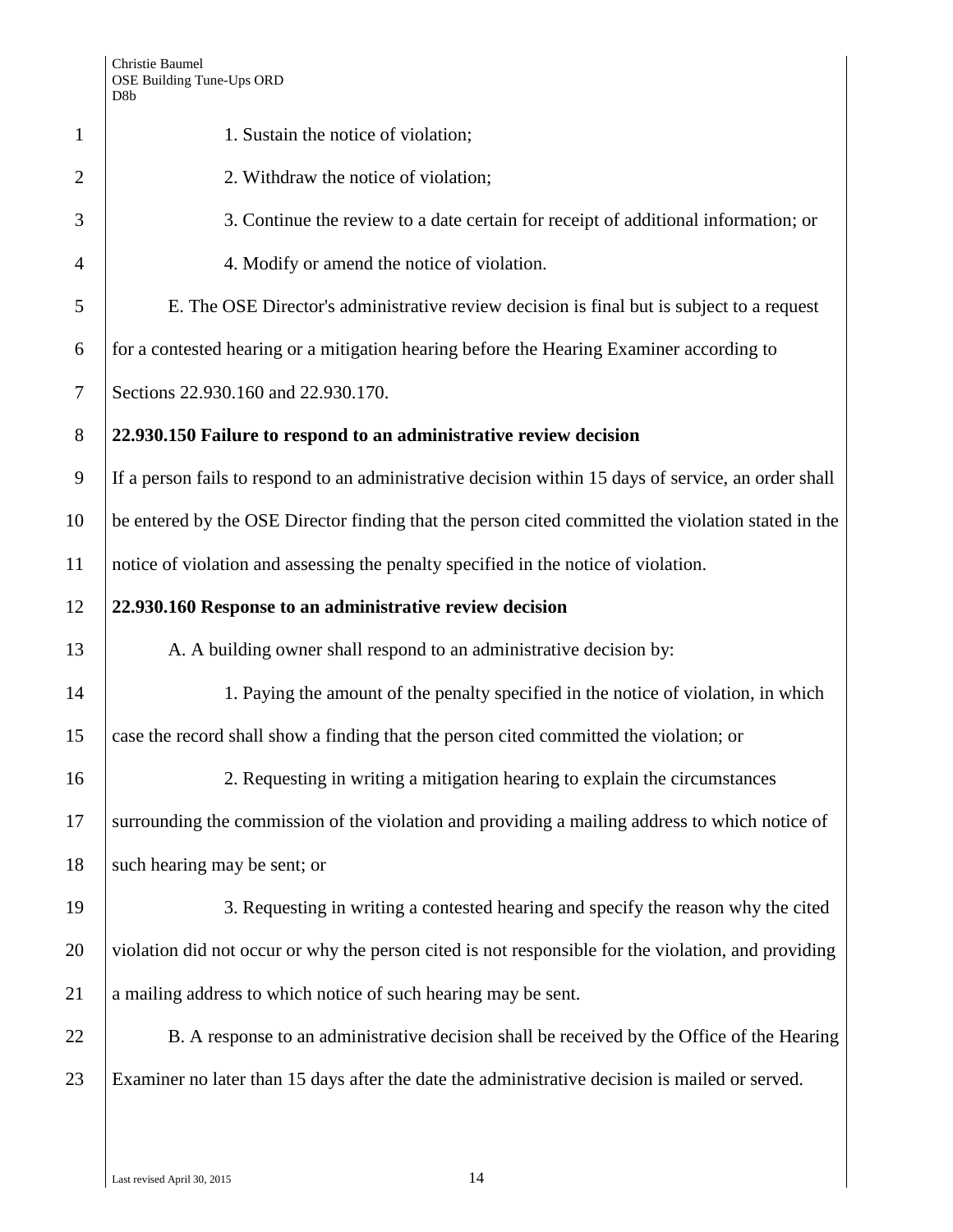When the last day of the appeal period is a Saturday, Sunday, or federal or City holiday, the period shall run until 5 p.m. on the next business day.

#### **22.930.170 Administrative decision mitigation hearings**

 A. Date and notice. If a building owner requests a mitigation hearing, the mitigation hearing shall be held within 30 days after a written response to the administrative decision requesting a hearing is received by the Hearing Examiner. Notice of the time, place, and date of the hearing will be sent in accordance with [Section 3.02.090](https://www.municode.com/library/) not less than ten days prior to the hearing date.

9 B. Procedure at hearing. The Hearing Examiner shall hold an informal hearing that shall not be governed by the Rules of Evidence. The person cited may present witnesses, but witnesses 11 | may not be compelled to attend. A representative from the OSE Director may also be present and may present additional information; however, attendance by a representative from the City of 13 Seattle or the OSE Director is not required.

 C. Disposition. The Hearing Examiner shall determine whether the building owner's explanation justifies reduction of the penalty; however, the penalty may not be reduced unless the Director affirms or certifies that the violation has been corrected before the mitigation hearing. Factors that may be considered in whether to reduce the penalty include: whether the violation was caused by the act, neglect, or abuse of another; or whether correction of the violation was commenced promptly before notice of violation but that full compliance was prevented by a condition or circumstance beyond the control of the person cited.

# **22.930.180 Contested hearings**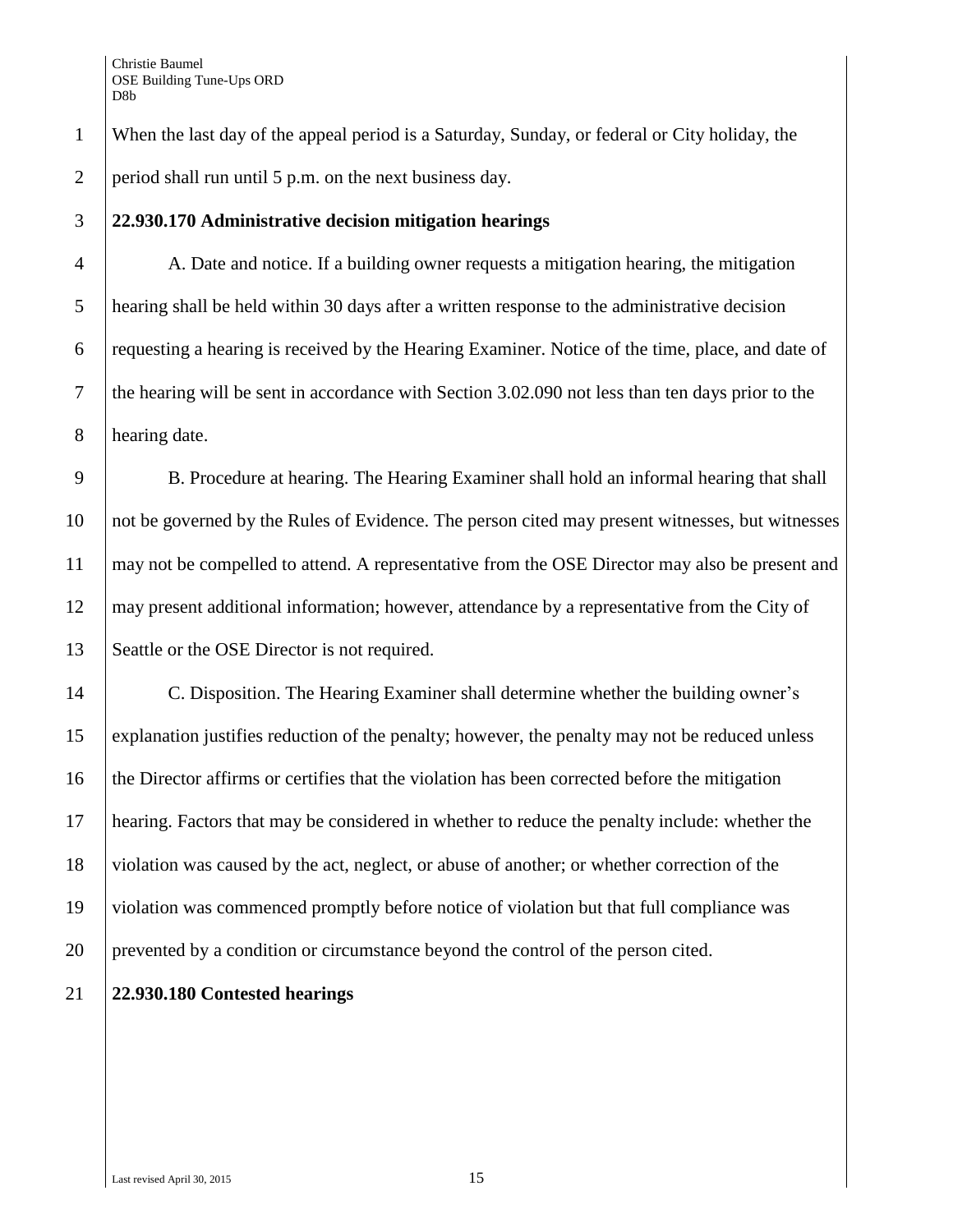1 A. Date and notice. If a building owner requests a contested hearing, the hearing shall be 2 held within 60 days after the written response to the notice of violation requesting such hearing is 3 received.

 B. Hearing. Contested hearings shall be conducted pursuant to the procedures for hearing 5 contested cases contained in [Section 3.02.090](https://www.municode.com/library/) and the rules adopted by the Hearing Examiner for hearing contested cases, except as modified by this Section 22.930.180. The issues heard at the hearing shall be limited to those that are raised in writing in the response to the notice of violation and that are within the jurisdiction of the Hearing Examiner. The Hearing Examiner may issue subpoenas for the attendance of witnesses and the production of documents.

 C. Sufficiency. No notice of violation shall be deemed insufficient for failure to contain a detailed statement of the facts constituting the specific violation that the person cited is alleged to have committed or by reason of defects or imperfections, provided such defects or imperfections 13 or lack of detail do not prejudice substantial rights of the person cited.

14 D. Amendment of notice of violation. A notice of violation may be amended prior to the 15 conclusion of the hearing to conform to the evidence presented if substantial rights of the person 16 cited are not prejudiced.

17 E. Evidence at hearing

18 1. The certified statement or declaration authorized by RCW 9A.72.085 submitted 19 by the Director shall be prima facie evidence that a violation occurred and that the person cited is 20 responsible. The certified statement or declaration of the Director authorized under RCW 21 9A.72.085 and any other evidence accompanying the report shall be admissible without further 22 evidentiary foundation.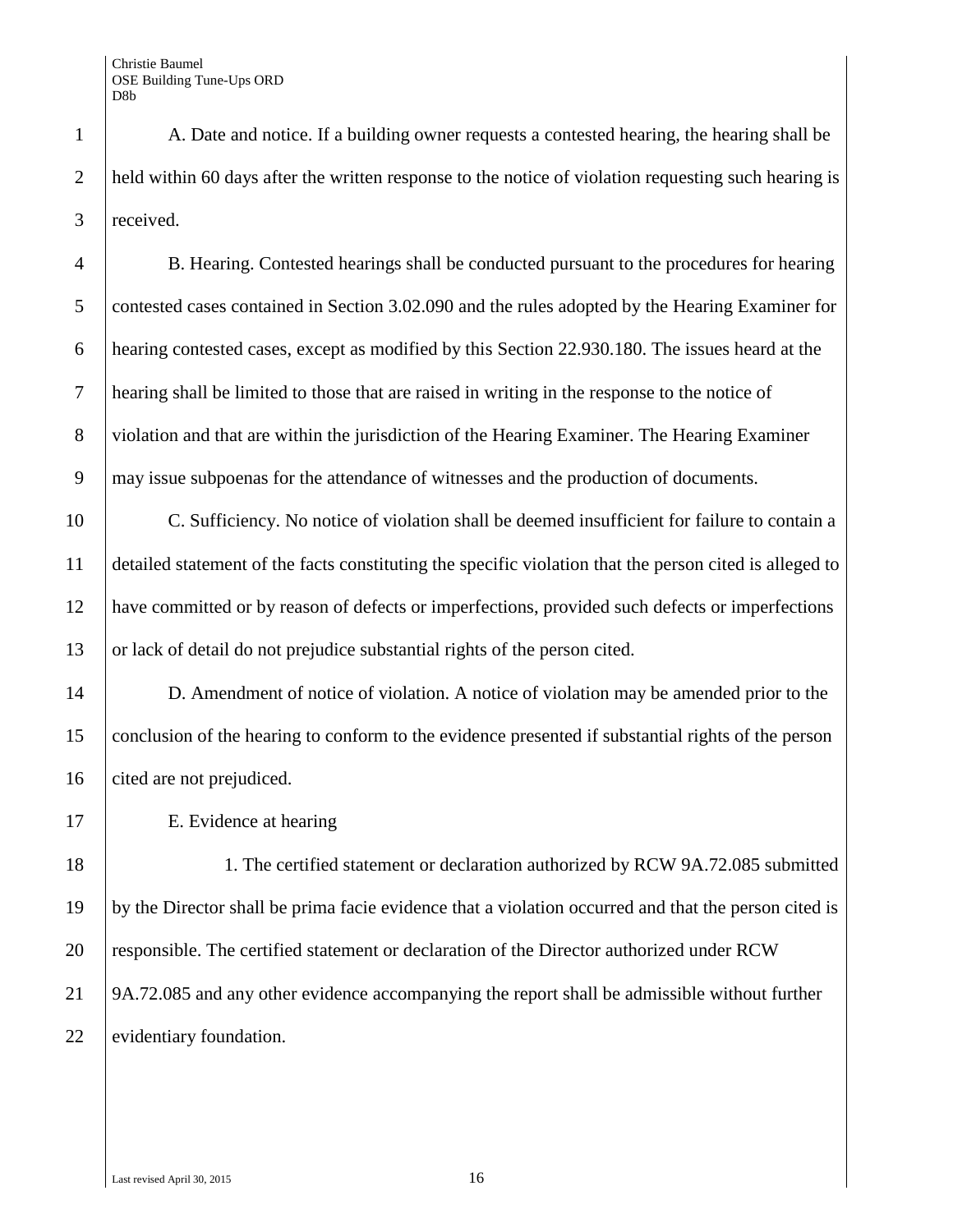2. Any certifications or declarations authorized under RCW 9A.72.085 shall also 2 be admissible without further evidentiary foundation. The person cited may rebut the evidence 3 and establish that the cited violations did not occur or that the person contesting the notice of violation is not responsible for the violation.

 F. Disposition. If the notice of violation is sustained at the hearing, the Hearing Examiner shall enter an order finding that the person cited committed the violation. If the violation remains uncorrected, the Hearing Examiner shall impose the applicable penalty. The Hearing Examiner 8 may reduce the monetary penalty in accordance with the mitigation provisions in Section [22.930.160](https://www.municode.com/library/) if the violation has been corrected. If the Hearing Examiner determines that the violation did not occur, the Hearing Examiner shall enter an order dismissing the notice of 11 violation.

 G. Appeal. The Hearing Examiner's decision is the final decision of the City. Any judicial review shall be commenced by applying for a writ of review in the King County Superior Court within 14 days from the date of the decision in accordance with the procedure set forth in chapter 15 7.16 RCW, other applicable laws, and court rules.

# **22.930.190 Failure to appear for notice of violation hearing**

 Failure to appear for a requested hearing shall result in an order being entered finding that the person cited committed the violation stated in the notice of violation and assessing the penalty specified in the notice of violation. For good cause shown and upon terms the Hearing Examiner deems just, the Hearing Examiner may set aside an order entered upon a failure to appear.

# **22.930.200 Collection of notice of violation penalties**

 If the person cited fails to pay a penalty imposed pursuant to this Chapter 22.930, the penalty 23 may be referred to a collection agency. The cost to the City for the collection services will be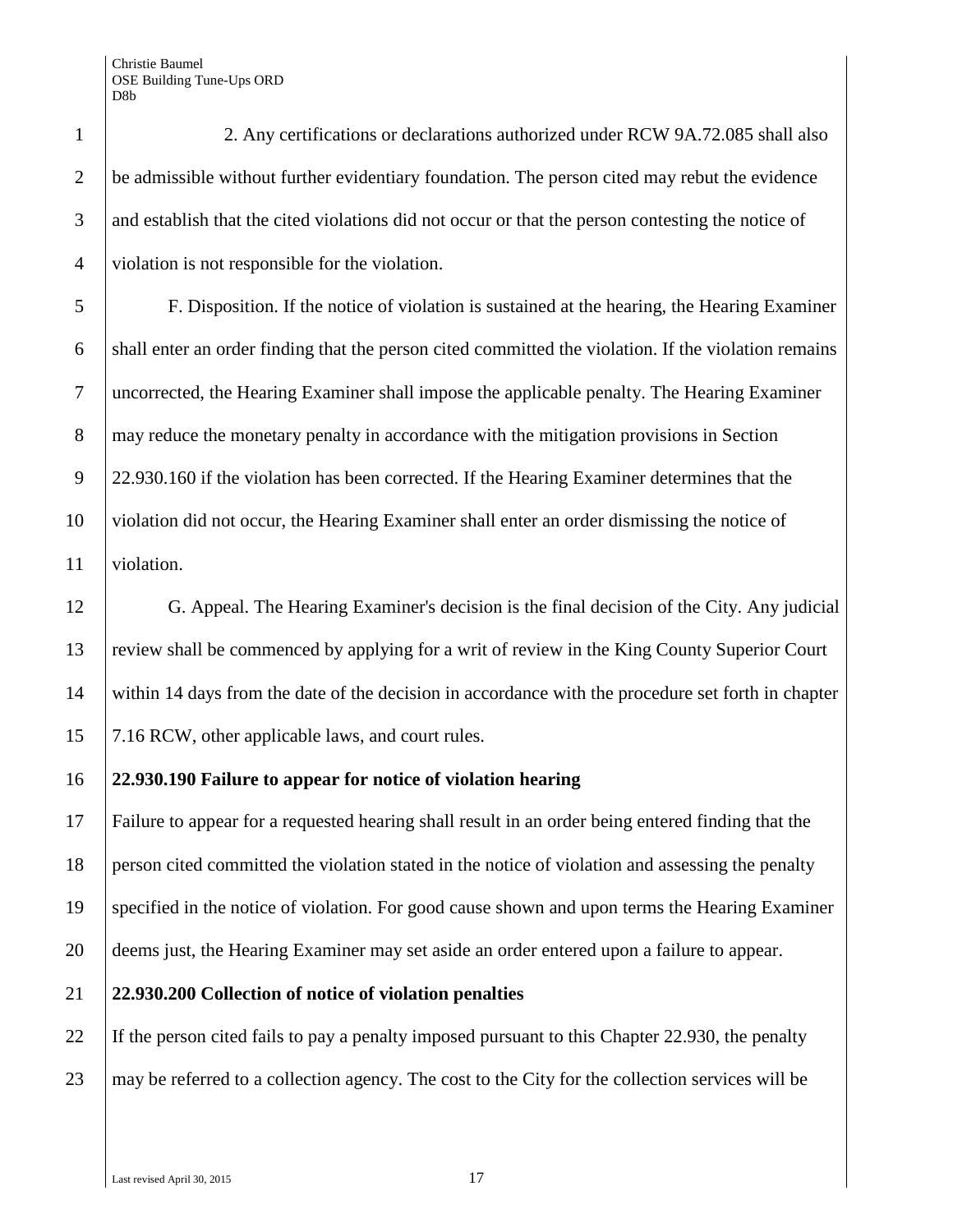1 assessed as costs, at the rate agreed to between the City and the collection agency, and added to 2 the penalty. Alternatively, the City may pursue collection in any other manner allowed by law.

#### 3 **22.930.210 Referral to City Attorney for enforcement**

4 If a person fails to correct a violation or pay a penalty, the OSE Director shall refer the matter to 5 the City Attorney's Office for civil enforcement action. Civil actions to enforce a violation shall 6 be brought exclusively in Municipal Court.

# 7 **22.930.220 Appeal to Superior Court**

8 Because civil enforcement actions under this Chapter 22.930 are brought exclusively in Municipal Court, notices of violations are not subject to judicial review under chapter 36.70C RCW. Instead, final decisions of the Municipal Court may be appealed under the Rules for Appeals of Decisions of Courts of Limited Jurisdiction.

12 Section 2. The provisions of this ordinance are declared to be separate and severable. The 13 invalidity of any clause, sentence, paragraph, subdivision, section, or portion of this ordinance, 14 or the invalidity of its application to any person or circumstance, does not affect the validity of 15 the remainder of this ordinance or the validity of its application to other persons or 16 circumstances.

17 Section 3. In order to pay for necessary costs and expenses incurred or to be incurred, but for which insufficient appropriations were made due to causes that could not reasonably have been foreseen at the time of making the 2016 budget, appropriations for the following items in  $\parallel$  the 2016 budget are increased from the funds shown, as follows:

21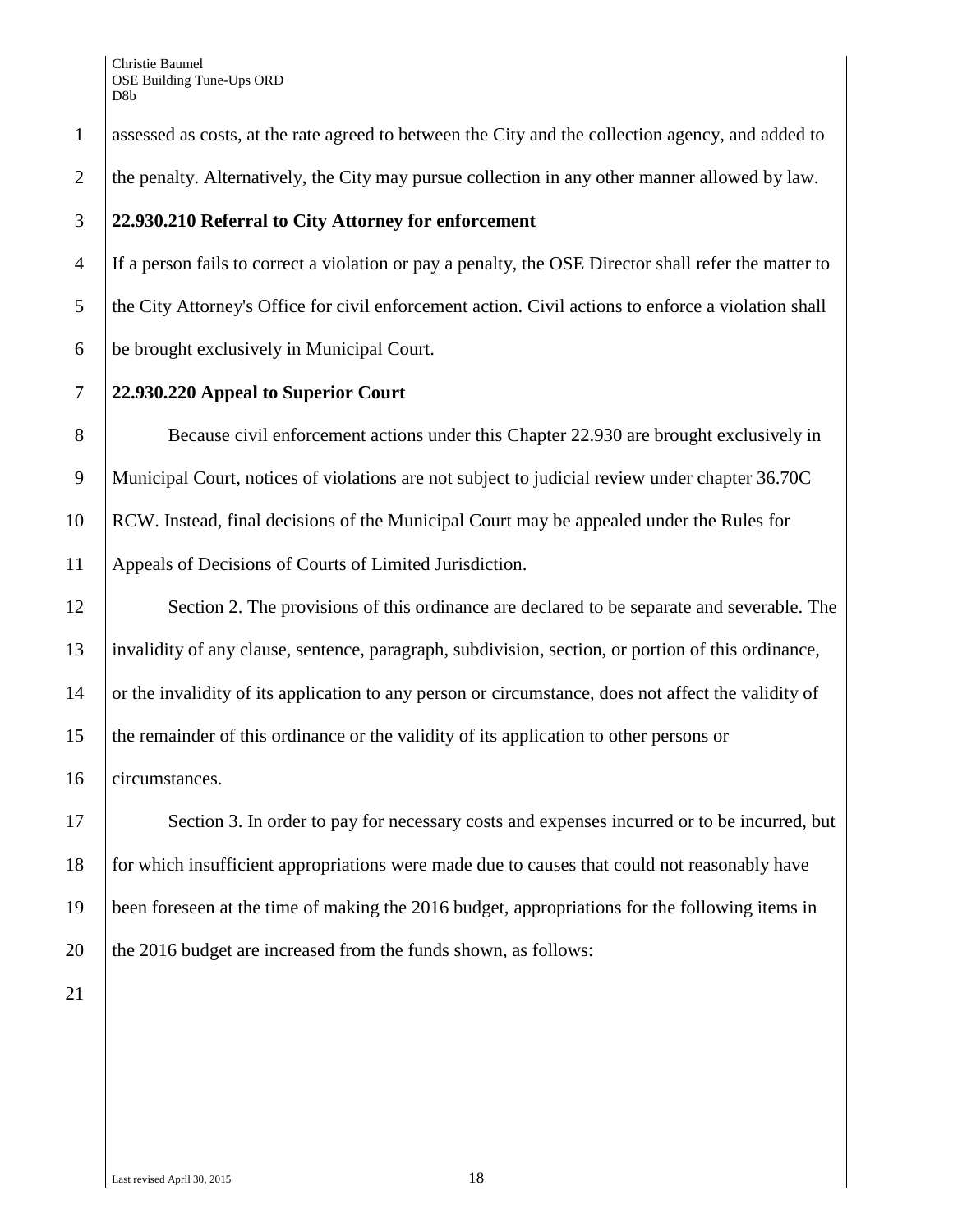| Item  | Fund                       | Department                                     | <b>Budget</b><br>Control<br>Level                         | Amount    |
|-------|----------------------------|------------------------------------------------|-----------------------------------------------------------|-----------|
| 3.1   | General Subfund<br>(00100) | Office of<br>Sustainability and<br>Environment | Office of<br>Sustainability and<br>Environment<br>(X1000) | \$103,000 |
| Total |                            |                                                |                                                           | 103,000   |

 $1$ 

| $\overline{2}$ | Section 4. This ordinance shall take effect and be in force 30 days after its approval by                             |  |
|----------------|-----------------------------------------------------------------------------------------------------------------------|--|
| $\overline{3}$ | the Mayor, but if not approved and returned by the Mayor within ten days after presentation, it                       |  |
| $\overline{4}$ | shall take effect as provided by Seattle Municipal Code Section 1.04.020.                                             |  |
| 5              |                                                                                                                       |  |
| 6              | signed by me in open session in authentication of its passage this                                                    |  |
| $\overline{7}$ |                                                                                                                       |  |
| 8              |                                                                                                                       |  |
| 9              |                                                                                                                       |  |
| 10             |                                                                                                                       |  |
| 11             |                                                                                                                       |  |
| 12             |                                                                                                                       |  |
| 13             |                                                                                                                       |  |
| 14             | <u> 1989 - Johann Barn, mars ann an t-Amhair an t-Amhair an t-Amhair an t-Amhair an t-Amhair an t-Amhair an t-Amh</u> |  |
| 15             | Edward B. Murray, Mayor                                                                                               |  |
| 16             |                                                                                                                       |  |
| 17             |                                                                                                                       |  |
| 18             |                                                                                                                       |  |
| 19             |                                                                                                                       |  |
|                |                                                                                                                       |  |